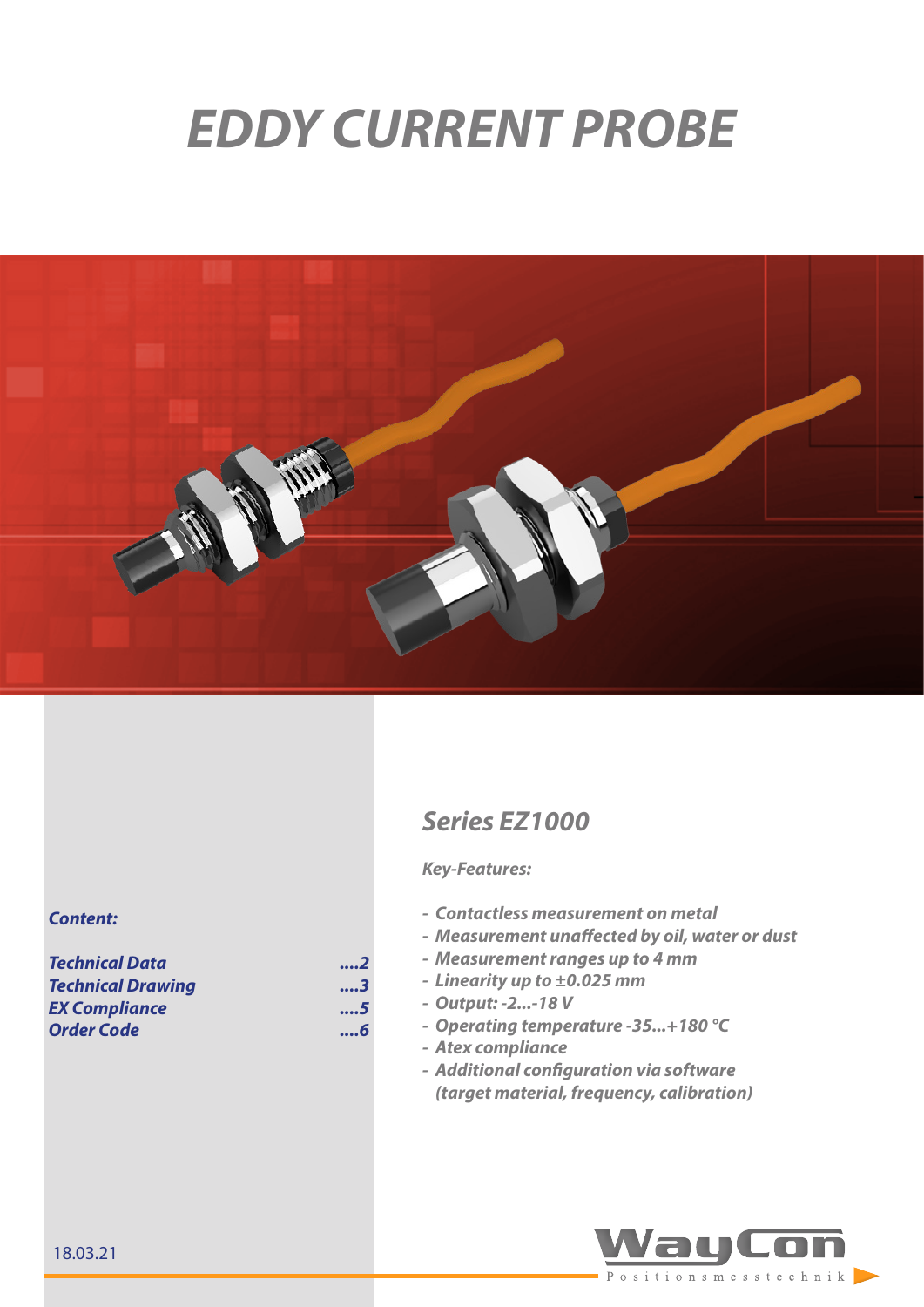### <span id="page-1-0"></span>**TECHNICAL DATA - SENSORS**

| Sensor                                              |         | EZ1050/EZ1051                               | EZ1080 / EZ1081 |
|-----------------------------------------------------|---------|---------------------------------------------|-----------------|
| Measurement range                                   | [mm]    | 0.251.25                                    | 0.52.5          |
| Extended measurement range factor 1.5 <sup>1)</sup> | [mm]    | 0.251.75                                    | 0.53.5          |
| Extended measurement range factor 2 <sup>1)</sup>   | [mm]    | 0.252.25                                    | 0.54.5          |
| Linearity <sup>2)</sup>                             | [mm]    |                                             | $\pm 0.025$     |
| Sensitivity <sup>2)</sup>                           | [V/mm]  | $16 + 5%$                                   | $8 + 5%$        |
| Protection class                                    |         |                                             | <b>IP67</b>     |
| Operating temperature                               | [°C]    |                                             | $-35+180$       |
| Temperature coefficient                             | [% / K] |                                             | 0.04            |
| Operating pressure max.                             | [bar]   |                                             | 10              |
| <b>Vibration resistance</b>                         |         |                                             | 5 g at 60 Hz    |
| Connection <sup>4)</sup>                            |         | cable (FEP) with LEMO connector, 1 m or 5 m |                 |
| Housing                                             |         | stainless steel                             |                 |
| Sensor head                                         |         | <b>PEEK</b>                                 |                 |
| Weight (including 1 m cable)                        | [g]     |                                             | approx. 100     |

#### **Target**

| Recommend target size         | [mm] | $>20$ (min. 10)     | $>$ 20 (min. 14) |
|-------------------------------|------|---------------------|------------------|
| Recommend shaft diameter      | [mm] | $>20$ (min. 15)     | $>25$ (min. 20)  |
| Target material <sup>3)</sup> |      | ferromagnetic steel |                  |

<sup>1)</sup> Adjustable via software. Please note that the initial air gap (0.25 mm / 0.5 mm) remains unchanged.

2) At temperature range 0...+45 °C

<sup>3)</sup> The amplifier EZ1000 can be adjusted to the following steel types (further on request):

42CrMo4 (AISI/SAE 4140) / P235S / C35 (AISI/SAE 1035) / 34CrMo4 (AISI/SAE 4337, 4340) / 26NiCrMoV14 / ST 37, S235JR / X35CrMo17 4) Please note that sensors with cable length 1 m require an extension cable with a length of at least 2 m.

#### **TECHNICAL DATA - AMPLIFIER**

| <b>Amplifier</b>               |             | EZ1000                                                                                              |
|--------------------------------|-------------|-----------------------------------------------------------------------------------------------------|
| Output                         |             | -1.1-21.6 V (at supply -24 V: -2-18 V)                                                              |
| Frequency                      | [kHz]       | $020$ (-3 dB)                                                                                       |
| Rise time                      | [ms]        | < 15                                                                                                |
| Supply                         | [VDC]       | -20-32 (typical: -24)                                                                               |
| Current consumption max.       | [mA]        | 12                                                                                                  |
| Load resistance                | $[k\Omega]$ | 100                                                                                                 |
| Over voltage protection        |             | yes, (max. 60 VDC)                                                                                  |
| Short circuit protection       |             | yes                                                                                                 |
| Reverse polarity protection    |             | yes                                                                                                 |
| <b>Protection class</b>        |             | <b>IP20</b>                                                                                         |
| Operating temperature          | [°C]        | $-35+85$                                                                                            |
| Humidity                       |             | 595 % relative, non-condensing                                                                      |
| Shock and vibration resistance |             | 5 g at 60 Hz at 25 °C                                                                               |
| <b>EMC</b>                     |             | according to EN 61326-1                                                                             |
| Connection                     |             | Sensor: Lemo connector<br>Supply/Output: screw type 1.5 mm <sup>2</sup><br>Configuration: Micro-USB |
| Housing                        |             | Polycarbonate                                                                                       |
| Weight                         | [g]         | approx. 100                                                                                         |
| Mounting                       |             | DIN rail                                                                                            |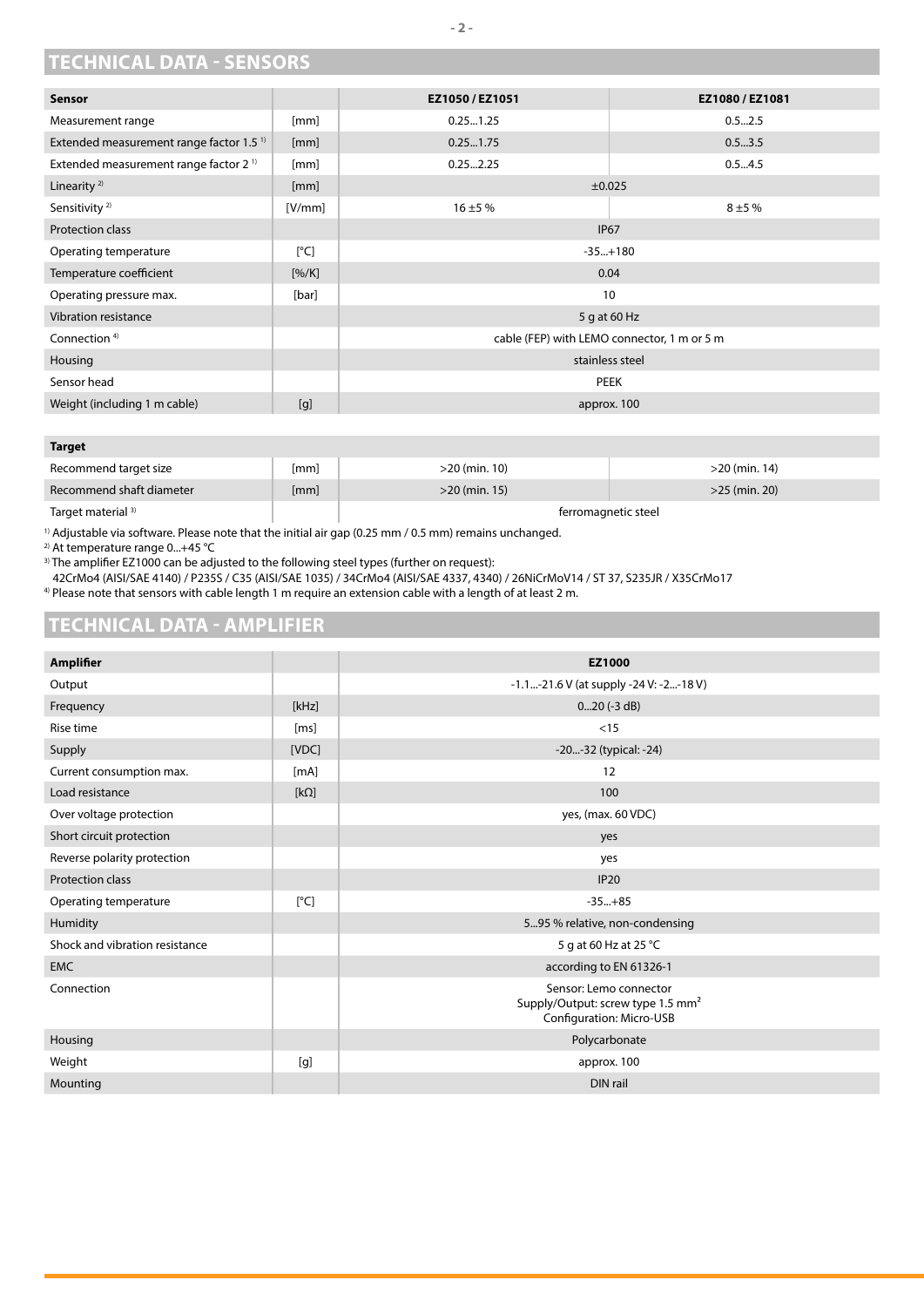## <span id="page-2-0"></span>**TECHNICAL DRAWING**



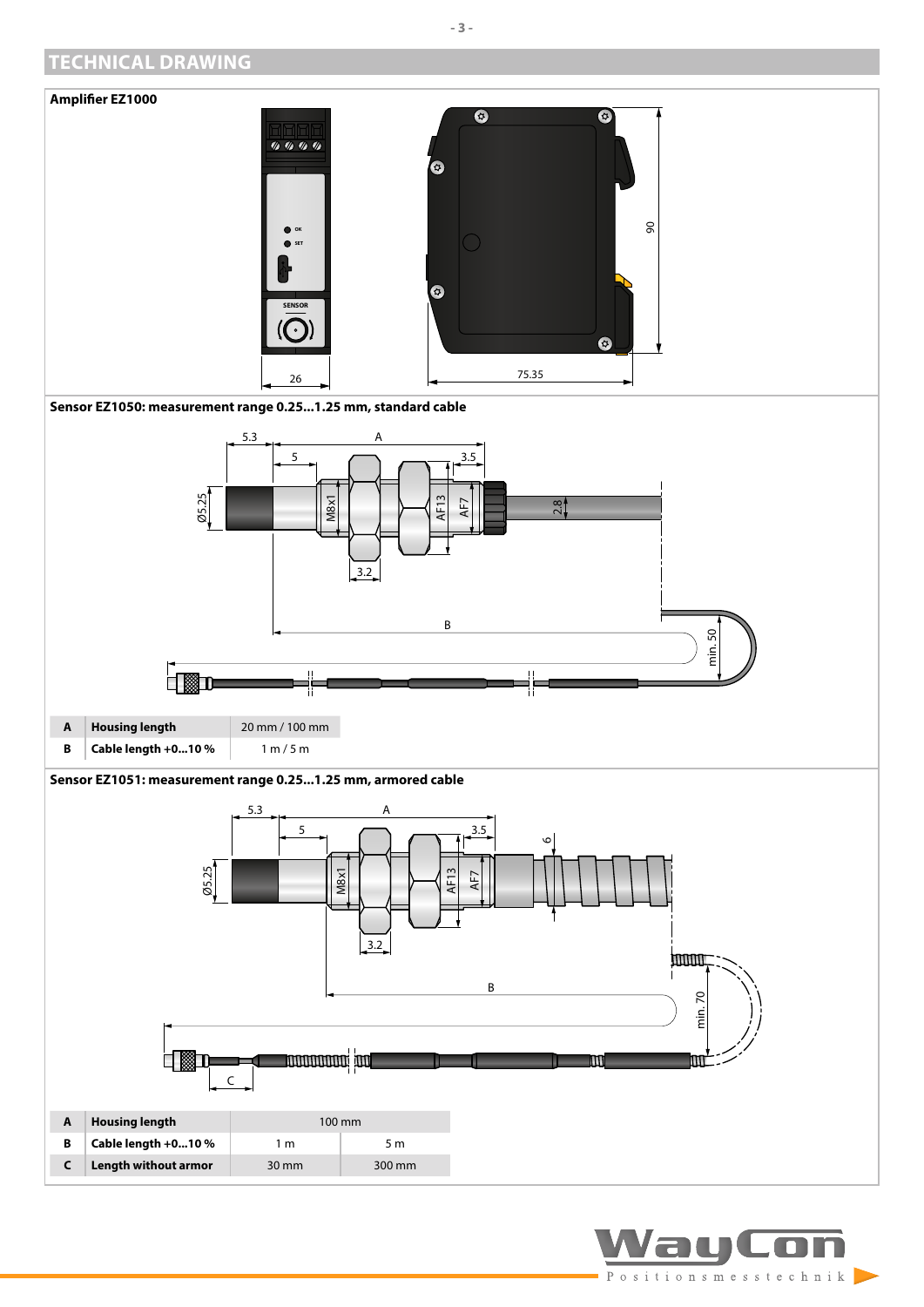## **TECHNICAL DRAWING**

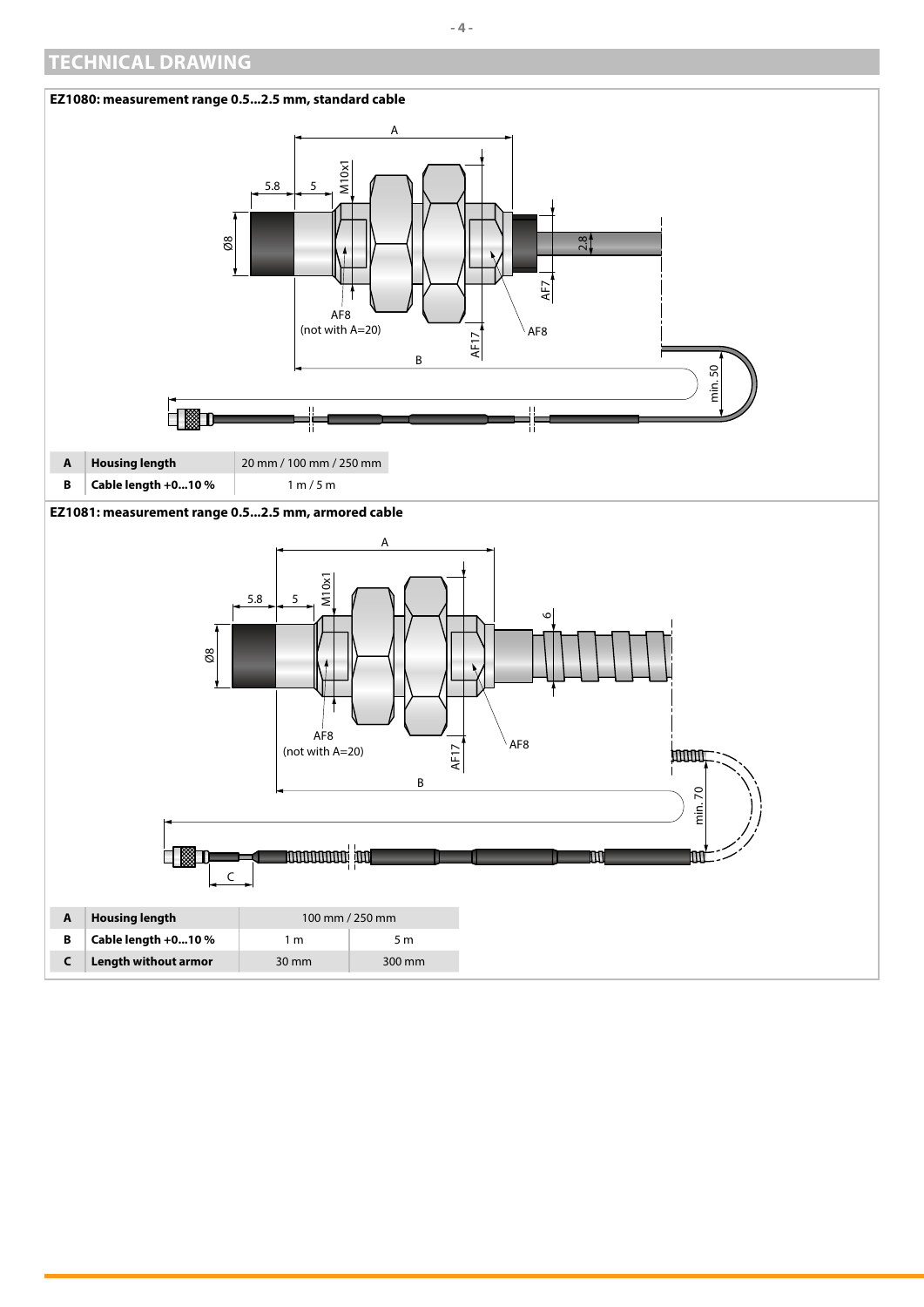## <span id="page-4-0"></span>**COMPLIANCE AND CERTIFICATIONS**

| <b>CE</b>                              | <b>ATEX</b>                                             | <b>IEC-Ex</b>                                              | <b>CSA</b>                                                                                                                                                                                                                     |
|----------------------------------------|---------------------------------------------------------|------------------------------------------------------------|--------------------------------------------------------------------------------------------------------------------------------------------------------------------------------------------------------------------------------|
| 2014/30/EU<br>2014/34/EU<br>2014/65/EU | EN 60079-0:2018<br>EN 60079-11:2012<br>EN 60079-15:2010 | IEC 60079-0:2017<br>IEC 60079-11:2011<br>IEC 60079-15:2010 | CAN/CSA-C22.2 NO. 0-10<br>CAN/CSA-C22.2 NO. 61010-1-12<br>CAN/CSA-C22.2 NO. 60079-0:15<br>CAN/CSA-C22.2 NO. 60079-11:14<br>CAN/CSA-C22.2 NO. 60079-15:16<br>UL 61010-1:12<br>UL 60079-0:13<br>UL 60079-11:13<br>UL 60079-15:13 |

## **HAZARDOUS AREA APPROVALS**

| <b>Intrinsic Safety (ia)</b>                    | <b>ATEX</b>                                                                                                                                 | <b>IEC-Ex</b>                                                                                                                           | <b>CSA</b>                                                                                                                                                              |
|-------------------------------------------------|---------------------------------------------------------------------------------------------------------------------------------------------|-----------------------------------------------------------------------------------------------------------------------------------------|-------------------------------------------------------------------------------------------------------------------------------------------------------------------------|
| EZ1000                                          | II 1G Ex ia IIC T6, T4, T2 Ga<br>T6: -35 °C $\le$ Ta $\le$ 50 °C<br>T4: -35 °C $\le$ Ta $\le$ 80 °C<br>T2: -35 °C ≤ Ta ≤ 80 °C              | Ex ia IIC T6, T4, T2 Ga<br>T6: -35 °C $\le$ Ta $\le$ 50 °C<br>T4: -35 °C $\le$ Ta $\le$ 80 °C<br>T2: -35 °C ≤ Ta ≤ 80 °C                | Ex/AEx ia IIC T6, T4, T2 Ga<br>Class I, Div 1 Group A, B, C, D T6, Ta, T2<br>T6: -35 °C ≤ Ta ≤ 50 °C<br>T4: -35 °C ≤ Ta ≤ 80 °C<br>T2: -35 °C $\le$ Ta $\le$ 80 °C      |
| EZ1050, EZ1051,<br>EZ1081, EZ1080 <sup>1)</sup> |                                                                                                                                             | T6: -35 °C $\le$ Ta $\le$ 55 °C<br>T4: -35 °C $\le$ Ta $\le$ 130 °C<br>T2: -35 °C ≤ Ta ≤ 200 °C                                         |                                                                                                                                                                         |
|                                                 |                                                                                                                                             |                                                                                                                                         |                                                                                                                                                                         |
| Non-sparking (na)                               | <b>ATEX</b>                                                                                                                                 | <b>IEC-Ex</b>                                                                                                                           | <b>CSA</b>                                                                                                                                                              |
| EZ1000                                          | II 3G Ex nA [ic] IIC T6, T4, T2 Gc<br>T6: -35 °C $\le$ Ta $\le$ 50 °C<br>T4: -35 °C $\le$ Ta $\le$ 80 °C<br>T2: -35 °C $\le$ Ta $\le$ 80 °C | Ex $nA$ [ic] IIC T6, T4, T2 Gc<br>T6: -35 °C $\le$ Ta $\le$ 50 °C<br>T4: -35 °C $\le$ Ta $\le$ 80 °C<br>T2: -35 °C $\le$ Ta $\le$ 80 °C | Ex/AEx nA [ic] IIC T6, T4, T2 Gc<br>Class I, Div 2 Group A, B, C, D T6, Ta, T2<br>T6: -35 °C $\le$ Ta $\le$ 50 °C<br>T4: -35 °C ≤ Ta ≤ 80 °C<br>T2: -35 °C ≤ Ta ≤ 80 °C |
| EZ1050, EZ1051,<br>EZ1081, EZ1080 <sup>1)</sup> |                                                                                                                                             | T6: -35 °C $\le$ Ta $\le$ 55 °C<br>T4: -35 °C $\le$ Ta $\le$ 130 °C<br>T2: -35 °C $\le$ Ta $\le$ 200 °C                                 |                                                                                                                                                                         |

<sup>1)</sup> Area classification depends on converter, see converter documentation for details. Temperature classification depends on the sensor.